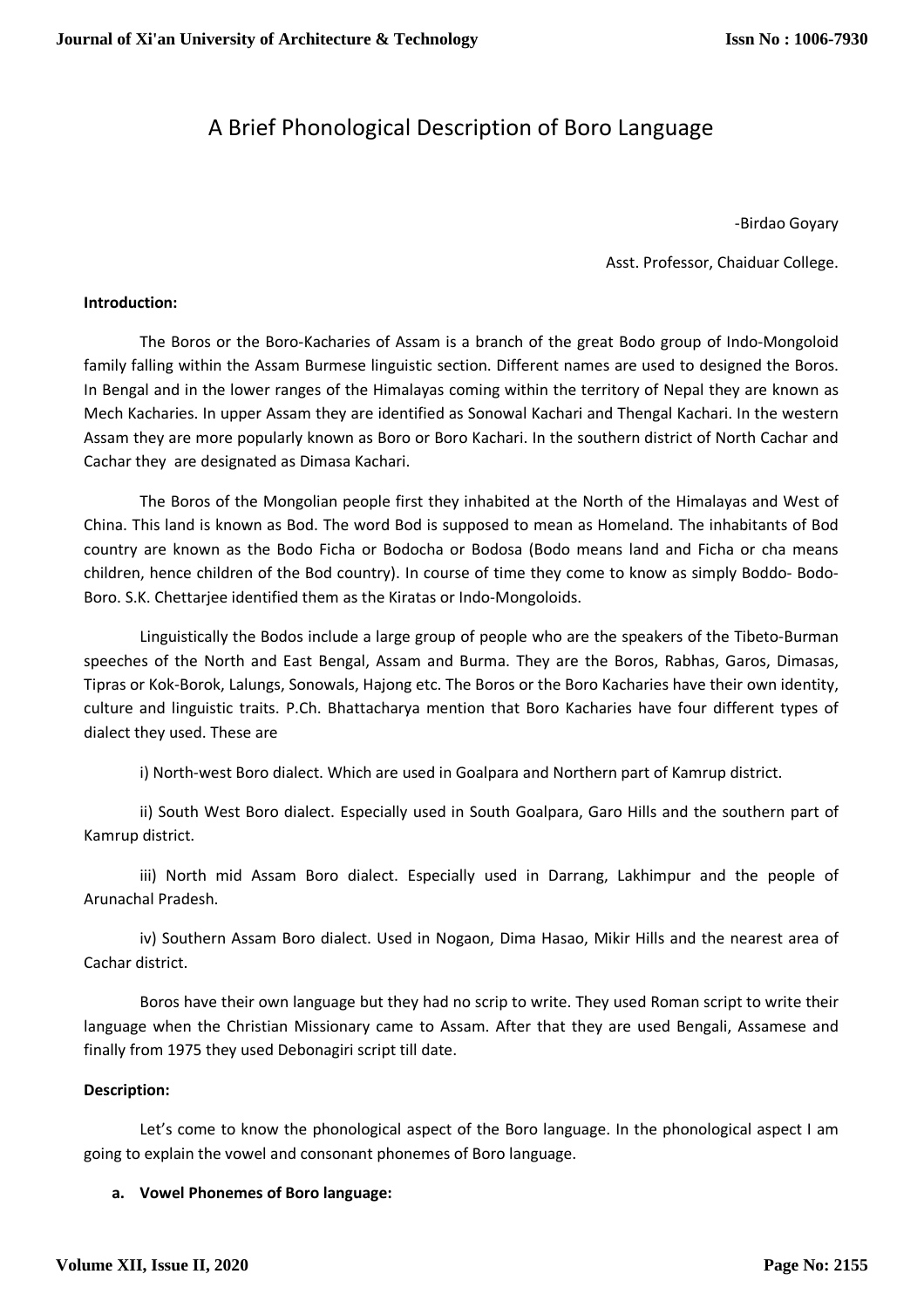**There are six vowel phonemes in Boro language which are used in original Bodo vocabulary. These are I, e, a, o, w, u. The mention phonemes are shown with a table below-**

|                                 |      | <b>Front</b> | Mid       | <b>Back</b> |                  |
|---------------------------------|------|--------------|-----------|-------------|------------------|
| <b>High of</b><br>the<br>tongue |      |              |           | Rounded     | <b>Unrounded</b> |
|                                 | High | (इ)          |           | (3)<br>u    | 'ओ)<br>w         |
|                                 | Mid  | e (ए)        |           | (3f)<br>о   |                  |
|                                 | Low  |              | (3H)<br>a |             |                  |

**Length of the tongue** 

**/i (इ)/:** This vowel phoneme occurs on the top and very front of the tongue. So this vowel phoneme is called high front unrounded vowel phoneme. This phoneme is used in every possition of Bodo basic vocabulary that is initially, medially and finally. Example-

| Ingkhri (curry),   | Bijab (Book)    | Gisi (wet)  |
|--------------------|-----------------|-------------|
| Injur (House wall) | Ringsar (phone) | Mansi (man) |

**/e (ए)/:** This vowel phoneme occurs on very front and mid position of the tongue. So it is called front mid unrounded vowel phoneme. In Boro basic vocabulary it is used in every possition that is initial, medial and final places. Example-

| Enjor (mouse)             | Bekheo (to open) | Nable (flat nose) |
|---------------------------|------------------|-------------------|
| Emao (rice bear medicine) | Gebeng (true)    | baiple (break)    |

**/w (ओ)/:** This phoneme occurs on the top and the back place of tongue. The two lips are become open when this phoneme is pronouns. So it is called high back unrounded vowel phoneme. It can also be used in every places of Bodo basic vocabularies. Example-

| Wngkham (rice)  | Gwswm (black) | Mwisw (buffalo) |
|-----------------|---------------|-----------------|
| Wnchwl (region) | Gwjwo (high)  | Gwhw (power)    |

**/u (उ)/:** This vowel phoneme occurs on the top and back place of the tongue. The two lips that is upper and lower become rounded when this phoneme get articulated. So this vowel phoneme is called high back rounded vowel phoneme. It is also used in every position of Bodo origin vocabularies. Example-

| Un (back)       | Subung (human)  | Gusu (cold)     |
|-----------------|-----------------|-----------------|
| Uthri (success) | Bungthi (speak) | Gandu (cushion) |

**/o (अ)/:** This phoneme occurs on the mid and back place of the tongue. Both the lips are become rounded when the phoneme is articulated. So this phoneme is also called mid back rounded vowel phoneme. It can also be place every possition of Boro basic vocabularies. Example-

| Or (fire)        | Bon (firewood)  | Jo (sit down) |
|------------------|-----------------|---------------|
| On (rice powder) | Gonthong (nose) | Netho (wait)  |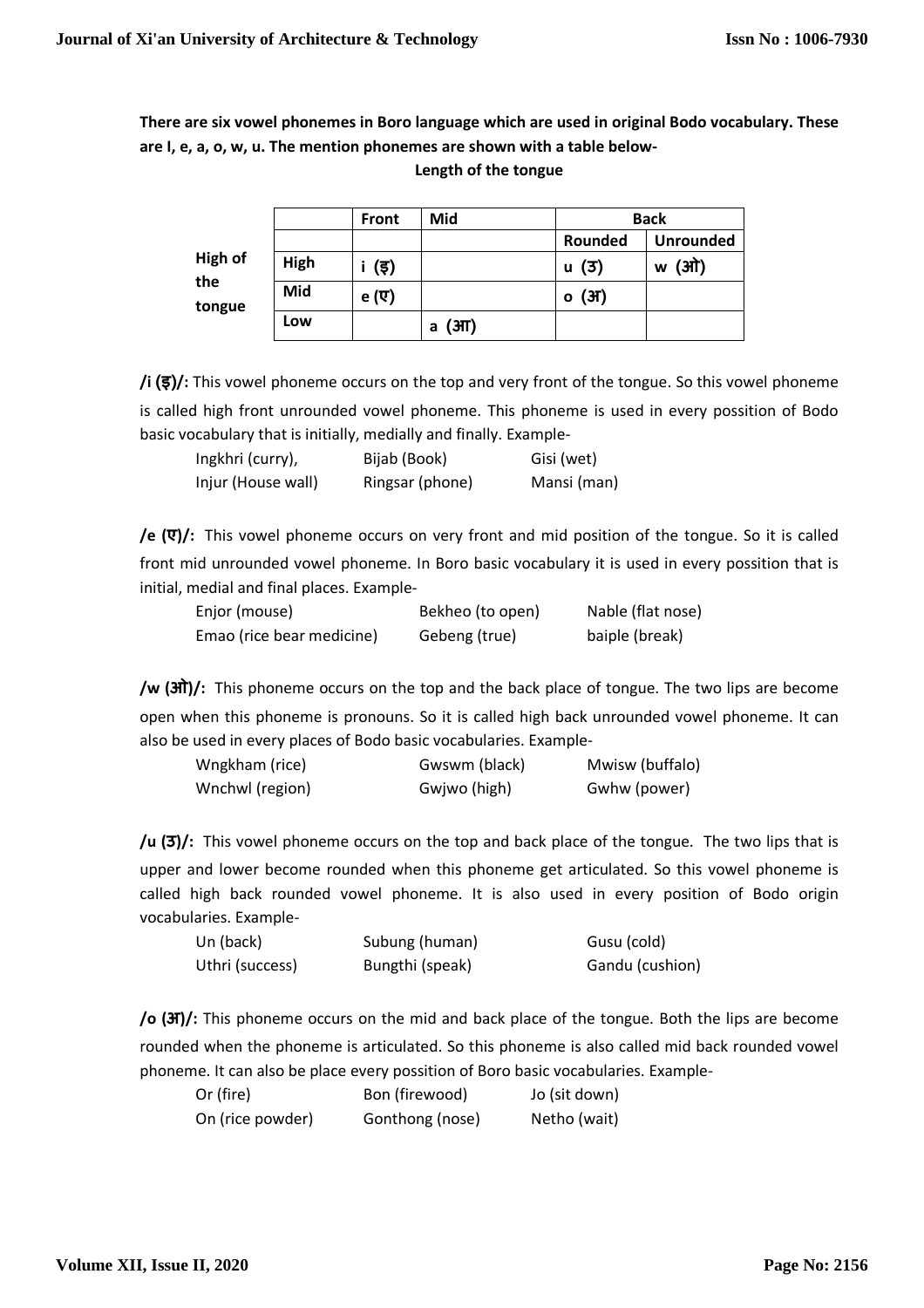**/a (आ)/:** This phoneme occurs at the low and the mid place of the tongue. This vowel is called low mid unrounded vowel phoneme. It is also used in every position of Bodo origin vocabularies. Example-

| Asugur (nail)   | Gwjam (old) | Nala (cannel) |
|-----------------|-------------|---------------|
| Agan (footstep) | Bar (air)   | Mwsa (tiger)  |

From the above explaination we know that the using of /w  $(3\pi)$ / phoneme is one of the special character of Boro language which is not seen in another Bodo group of languages. Again found that every vowel phonemes were used in every possition of Boro origin vocabularies which are not seen in other languages.

 One of the most special characteristic of phonological conditioning of Boro language is the used of Tone. That's why the Bodo is called one of the Tonal Language of Tibeto-Burman language family. In Boro language there are two types of Tone that is high Tone and Low Tone they used. One meaningful morph may be change in to another meaning without changing any phoneme by using pitch stress in Boro language. Example-

| <b>High tone</b> | Low tone      |
|------------------|---------------|
| Ja (to eat)      | Ja (to be)    |
| Kha (to pluck)   | Kha (to bind) |
| Bar (to jump)    | Bar (wind)    |
| Thwi (blood)     | Thwi (to die) |
| Thang (to go)    | Thang (alive) |

## **b) Consonant phonemes of Boro language:**

There are only 16 consonant phonemes including two semi-vowel "y" and "o" in Boro language. These are p<sup>h</sup>, t<sup>h</sup>, k<sup>h</sup>, b, g, j, <sup>t</sup>s, l, r, m, n, d, h, y, ô, ŋ. This phonemes are describe as below-

**/p<sup>h</sup> , t<sup>h</sup> , k<sup>h</sup>( फ, थ, ख )/:** These phonemes are called bi-lebial, alveolar and veler stop or plosive aspirated consonant phonemes. These phonemes were used initial and medial position only. These were not used in final position in Bodo basic vocabulary. Example-

| Phorai (read) | Apha (my father) |  |
|---------------|------------------|--|
| Thabai (walk) | Athing (foot)    |  |
| Khana (blind) | Ukhum (roof)     |  |

**/m, n, n ( म, न, ङ )/:** These phonemes were called bi-lebial alveolar and veler nasalize consonant phonemes. Except "n" both the "m" and "n" phonemes were used in every possition of Boro words. "ŋ" is not used in initial position on Boro origin words. It is used medial and final possition only. Example-

| Muphur (bear)   | Amai (uncle)       | Gwswm (black)    |
|-----------------|--------------------|------------------|
| Nokhor (family) | Ansula (obedience) | Gwjwn (pleasure) |
|                 | Gonse (single)     | Goson (stand up) |

**/b, d, g ( ब, द, ग )/:** These phonemes were called bi-lebial alveolar and veler stop/plosive unaspirated consonant phonemes. These all phonemes were also called voicing consonant